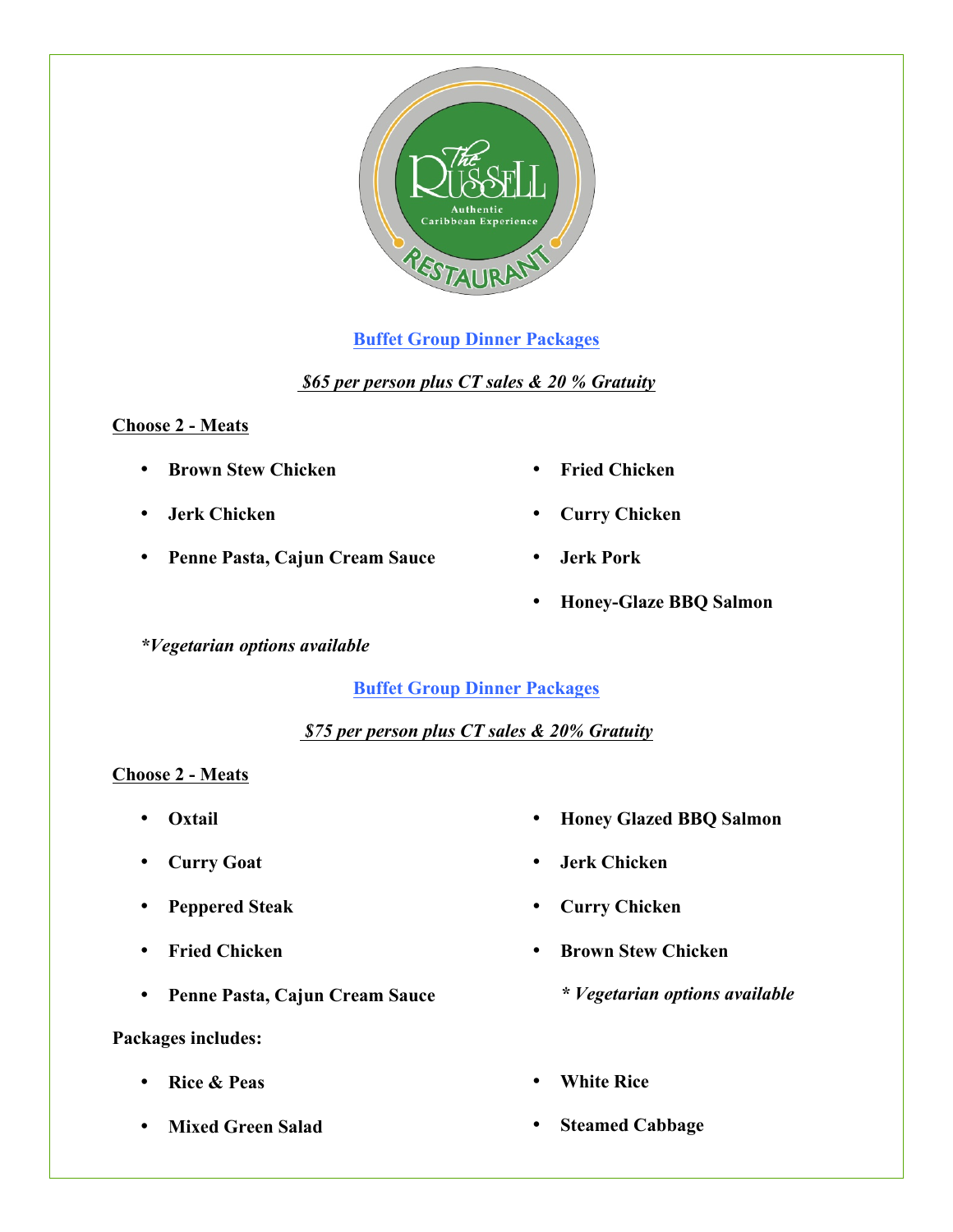

#### **Add On:**

- **Cheese & Fruit Display - \$9 per person**
- **Vegetable Crudite - \$7 per person**
- **Wings (Jerk, BBQ, Buffalo) - \$1.75 per/ct**
- **Jerk Chicken Skewer - \$6 per/ct**
- **Coconut Shrimp - \$2.50 per/ct**
- **Jerk Shrimp Skewer - \$6 per/ct**
- **Mac & Cheese \$6 per person**
- **Fried Plantain - \$3 per person**
- **Codfish Fritter - \$ 2.50 per/ct**

#### **OPEN BAR OPTION – 1**

*\$26 per person (1 hours limit \*shots not included)*

**Concannon Cabernet & Chardonnay, Smirnoff Vodka, Tanqueray, Bacardi, Courvoisier, Dewars Whiskey, Bud light, Corona, Heineken, Assorted Sodas, Juices & Sparkling Water** 

### **OPEN BAR OPTIONS – 2**

*\$38 per person (1 hour limit \* shots not included)*

**Sterling Cabernet & Chardonnay, Bombay Sapphire, Titos Vodka, Captain Morgan, Hennessy, Johnny Walker Black, Heineken, Corona, Coors Light, Assorted Sodas, Juices, Sparkling Water**